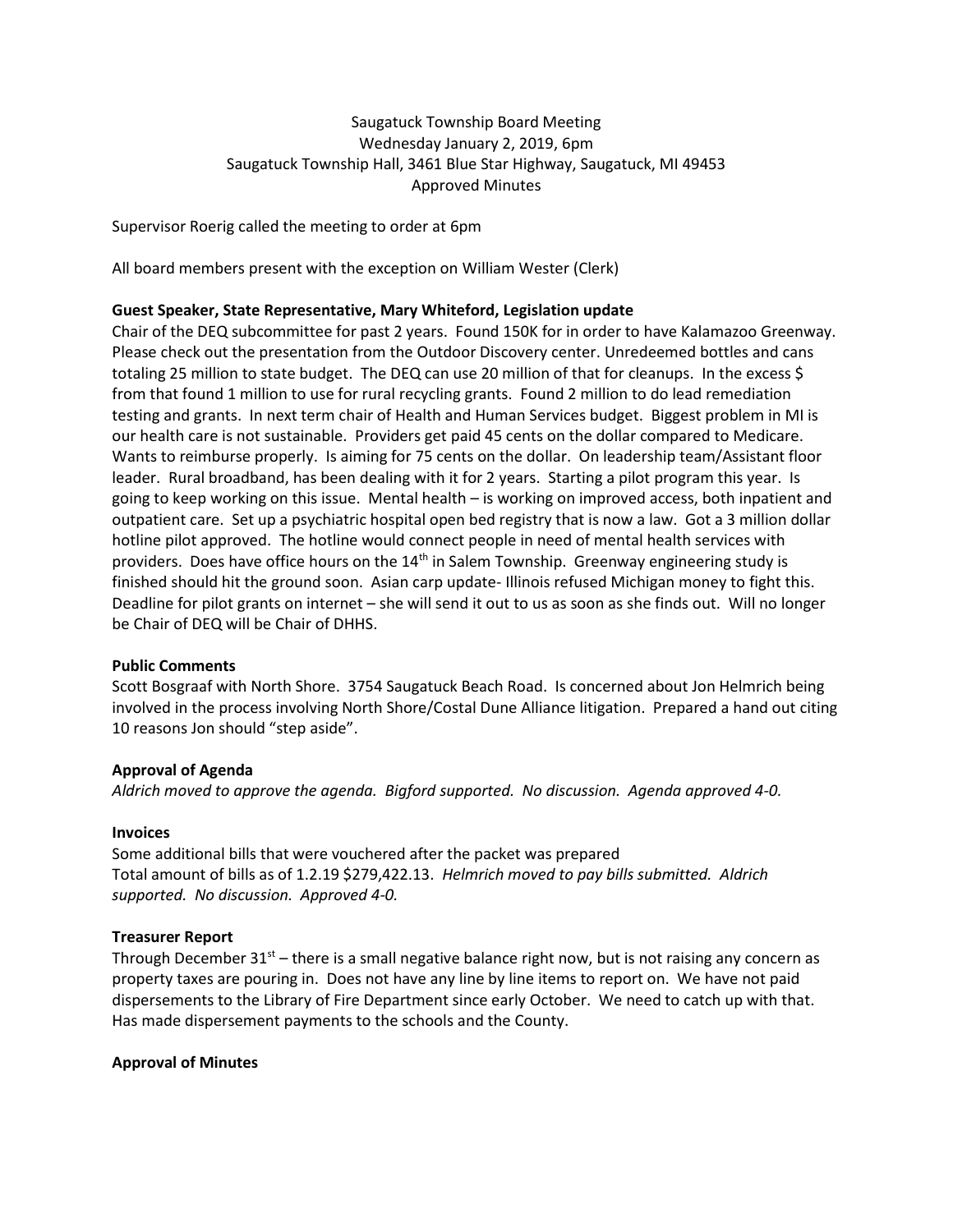November 16, 2018 – Bigford cited a minor correction*. Roerig moved to adopt the minutes from the Special Board Meeting on November 16 as amended by Bigford. Aldrich supported. No discussion. Approved 4-0.*

November 29, 2018 – *Bigford moved to adopt the minutes from the Special Board Meeting on November 29. Aldrich supported. No discussion. Approved 4-0.*

December 5, 2018- Bigford cited 3 minor corrections. *Bigford moved approve the minutes from the Special Board Meeting on December 5 with the noted corrections. Roerig supported. No discussion. Approved 4-0*

December 19, 2018 - Bigford made the addition to add the information that she (Bigford) recorded the minutes. Roerig moved to accept the minutes from the *Special Board Meeting on December 19 as amended by Bigford. Aldrich supported. No discussion. Approved 4-0.*

## **Correspondence**

Letter from Lake Michigan Shore Association. Represents about 175 households on the lakeshore. Concerned about the poor condition of Lakeshore Drive. Asking the Township Board to take a look at improving Lakeshore Drive. Letter is on file.

# **Cemetery Sexton**

Update. Roerig established a temporary compensation for Lori Babinski. Babinski has taken on this role. Roerig stated that he forwarded this information to the Board. Aldrich suggested we revisit this when a manager is hired. Helmrich stated that some townships contract this role out and that is an option. Roerig stated Babinski is not opposed to having someone else take this role on.

# **New Business**

Roerig – Public hearing – Joint Public Hearing 2019-2023 Saugatuck-Douglas Area Parks and Recreation Plan. The draft plan has been available for over 30 days. *Roerig moved to open the joint public hearing for comments on the Saugatuck Douglas area 5 year parks and recreation plan for 2019-2023. Supported by Helmrich. Roll call vote: All vote yes. Motion passes 4-0.*

Public comment (same rules apply):

Jim Searing (lead person for parks and recreation) 6787 Old Garden Road. Invited Dana Burd (also on the park commission) to come up as well. This plan has been in motion for the last 6 months. This hearing is the final step to give individuals an opportunity to give input on the plan. They will take comments into consideration. The parks plan is instrumental in applying for grants.

Dana Burd 6871 Wiley Road –the hearing is the last form of public input. The commission had put out a survey in 2018 to collect information on park priorities. After the public hearing the board is being asked to pass a resolution to adopt the plan so it can be submitted to the DNR which will allow them to apply for grants.

Kirk Harrier – 6422 Pall Meadow Court - Asked the Township trustees to add some information to section one. Had prepared a statement to be added that outlined that the plan is an advisory document and a starting point, not a mandate. The statement was distributed to the board members. Roerig closed the public comment section.

*Roerig made a motion to adopt the resolution as submitted. Helmrich supported.* Discussion: Jim Searing reported that the statement from Kirk Harrier had not been submitted prior to tonight. Clarified that the City of Saugatuck is not part of the plan. Searing stated that the document does not commit funds, it is just a proposal: all expenditures would require board approval. Bigford believes that the document does include languate that states that it is a live document and a guide. Aldrich asked if the city of Saugatuck, not being in the plan, could still collaborate on projects/seek grants with the township/school/Douglas. Searing said that Saugatuck has their own plan, but that does not disqualify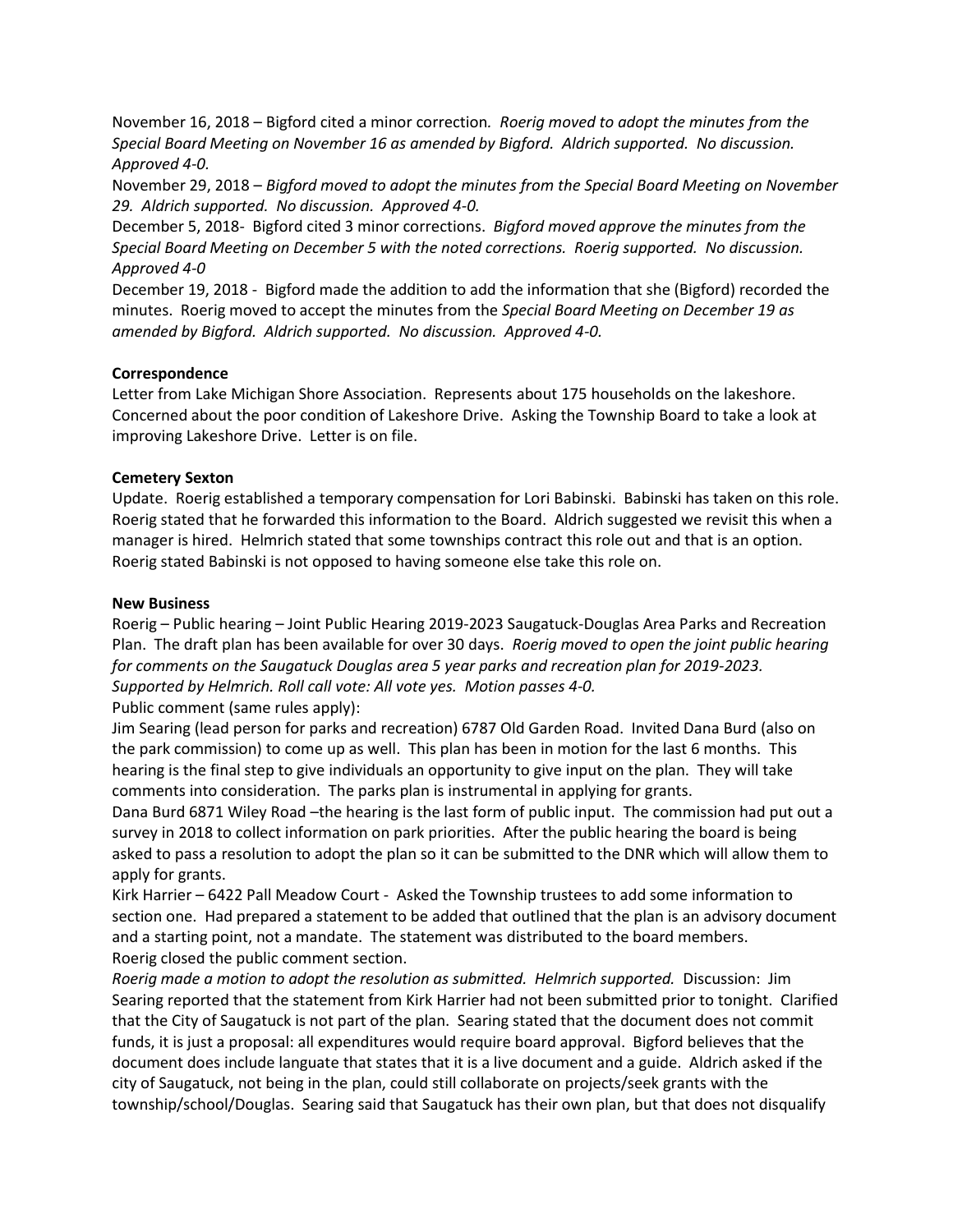them from collaborating on projects. Searing said that the plan can be added to. Dana advised that Douglas has not adopted the plan they will likely vote on this in January. They had a public hearing before the holidays. Only received a couple of comments. The school board does not need to vote a resolution. They just participate. The township and Douglas need to submit the plan to the DNR by Feb first to be eligible to apply for grants*. Roerig read the resolution to adopt the 2019-2023 Saugatuck-Douglas Area Parks and Recreation Plan (this resolution was part of the packet). Roll call vote: all vote yes. Resolution adopted 4-0.*

## **Clerk's request of leave of absence**

Roerig gave history on this subject –Wester tendered his resignation on 12.15.18. Upon review it was discovered that this would leave the township without a clerk to preform key duties like check signing. On 12.18.18 Wester amended his resignation and stated he would request a leave of absence until another clerk was appointed. Attorney advice: legitimate request. Board has discretion on this. Deputy/administrative clerk can perform all duties except voting. Wester's salary can be eliminated as requested (by Wester*). Roerig moved to accept the letter from Wester dated 12.18.18 requesting a 6-12 month leave of absence without pay. This motion further directs the township open the search for applicants to fill the anticipated open Clerk position should Bill Wester resign. When an applicant is chosen for the anticipated open Clerk position, Bill Wester will be asked to convert his leave of absence request to a resignation even if that occurs prior to the expiration on 6 months. Supported by Bigford.* Discussion: Helmrich shared information from MTA: the day a clerk or deputy resigns the deputy goes with them. Both a clerk and treasurer are needed to sign checks. MTA advised that there is no such thing as a "leave of absence" for an elected official. Deputies are appointed for that purpose. Helmrich does not believe that we need to vote on this as Wester is still the clerk even if he is not currently doing the duties. Helmrich also shared that the board can appoint someone to fill vacancies up to 30 days prior to the effective date of the resignation. A new clerk would have to appoint a deputy. The Clerk can vote on their replacement. Roerig shared that there is a township policy to open vacancies to the public for application. Bigford said that the "leave of absence" wording is a non-issue for her as it really means that he is utilizing his deputy. Bigford believes the position of clerk should be opened up. Bigford advised that she would like to be considered for the clerk position*. Roll call vote: Roerig, Bigford vote yes. Aldrich, Helmrich vote no. Motion fails 2-2.*

Aldrich and Helmrich both stated that they believe Bigford should be appointed to the clerk position as it is an essential function and that they would like to then open up the trustee position for applicants. Roerig believes we should follow the policy of opening up every position for applicants. Roerig read the actual policy regarding this subject. Helmrich made 2 points: 1- Bigford has been endorsed recently by the public through recent vote to be part of the board. 2- open Zoning/Manager position. *Helmrich moved to appoint trustee Bigford to the position of clerk to take effect immediately upon the date that the current clerk, Bill Wester, is comfortable resigning. Supported by Aldrich.* Discussion: Roerig believes he represents 2900 voters, not just 1000 or so. He stated he will not vote for it. Bigford reviewed that she is already helping with clerk duties and holding office hours and that she would like to be considered. Bigford also stated that she would like to follow the procedure that has been in place to further transparency. Roll call vote: Roerig, Bigford vote no. Aldrich, Helmrich vote yes. Motion fails 2- 2.

## **Recording Secretary**

Helmrich highlighted need for recording secretary until such time a clerk is appointed. Bigford checked with Wester. He has approved Bigford to act as recording secretary. Bigford will either take the pay of \$50 per meeting or complete recordings at her \$20 per hour office wage.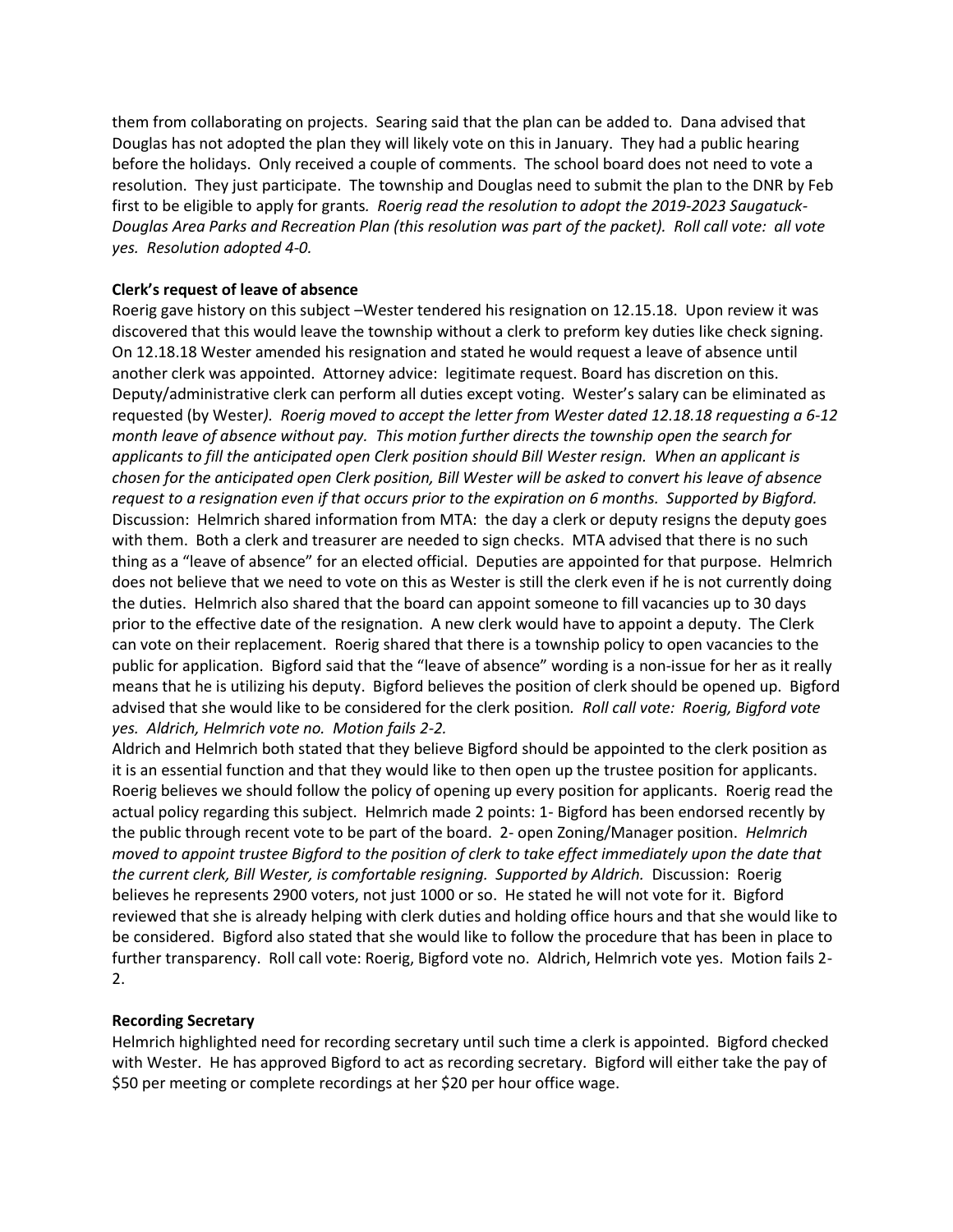### **Proposal for Saugatuck Township Preliminary Water Service Line Inventory**

Roerig- we need to replace lead and galvanized water lines at a cost to the township. Inventory required by January  $1^{st}$ . Dana Burd is the township engineer with Prein and Newhof. They made a proposal to conduct that study. This should be paid out of our water fund and we have the funds to pay for the study. Roerig does not know if the funds will be sufficient for the remediation phase. This is mandated by the state. Dana Burd -summarized proposal (part of packet). Roerig enquired about a forecast regarding the cost of replacement. A cost estimate was added to the proposal and will be part of it. Roerig – we cannot choose to not do this*. Roerig moved to accept the township engineering firm Prein and Newhof's proposal and professional service agreement dated 12.21.18 in the amount of \$5,500. Supported by Helmrich.* Discussion: Roerig- we want to weigh other projects against this as we move forward. Aldrich –the fire board recommends to replace the 8inch pipes with 12 inch pipes from 135th to the North Shore development. It would increase water pressure by 42%. Roerig: \$165,000 cost to this. Would have to run the line under Blue Star. Roerig would like to weigh this against other projects and look at if we have the funding for this. Believes that at some point someone will need 12 inch lines and that they should shoulder that financial obligation. Helmrich- asked Roerig to clarify his statement about the line at Linus' property. Roerig: it is an 8 in line. Dana – if only an 8 in were recommended, it could just be extended off of that, but because of the township's master plan it's recommended that that line be upsized to a 12in. Helmrich asked if the cost would be 165K to 180K. Dana said he does not know if that would be the cost. Roerig- we can spend engineering dollars to confirm cost if you think it is necessary. He said he does not think we need to, and he thinks we should wait to extend until a time when someone else will fund it. *Motion passes 4-0.*

## **Resolution to approve participation in and cost sharing for master meter project**

Daryl VanDyke (manager for Kal-Lake Sewer) -in 2012 it was agreed by all communities (Douglas, Saugatuck, Saugatuck Township and Laketown Township) involved that the sewage amount deposited from each community be metered to insure fairness in cost. Put forth a draft resolution regarding metering project. The bids will be in likely next week. When that dollar amount is reached it will be inserted in the resolution. Is hoping that the Township Board will vote on this in about 2 weeks when the cost is known. Roerig- will send the report out for legal review. It may need to be voted on at a special meeting prior to our next board meeting. VanDyke reviewed meter locations.

## **Proclamation Commemorating Saugatuck Township School Choice Week**

Bigford read the School Choice Week Proclamation (part of the packet). *Roerig moved to adopt the School Choice Week Proclamation. Supported by Aldrich. Motion passes 4-0.*

## **Update on Search firm contract for Manager/ZA**

Roerig- he and Bigford did interview Frank Walsh regarding his proposal.

Walsh speculated that it would take 60-75 hours of his time. Walsh can service only one client at a time. He would be available mid-January to start with us if needed. Walsh does believe that we may have some good candidates already and will not need his services. Depending on the outcome of our current search we may utilize Walsh or another consultant. Helmrich – Walsh is flexible. We have identified that filling the Zoning/Manager position is a top priority.

## **Update on Zoning and Planning Consultant**

Helmrich -We agreed last week that it might make sense to bring in the zoning firm in Grand Rapids that is run by Lynee Wells/Williams and Works for support. He and Bigford had a conversation with Wells and one of her associates. They revised their proposal to include a 2 day a week schedule. No term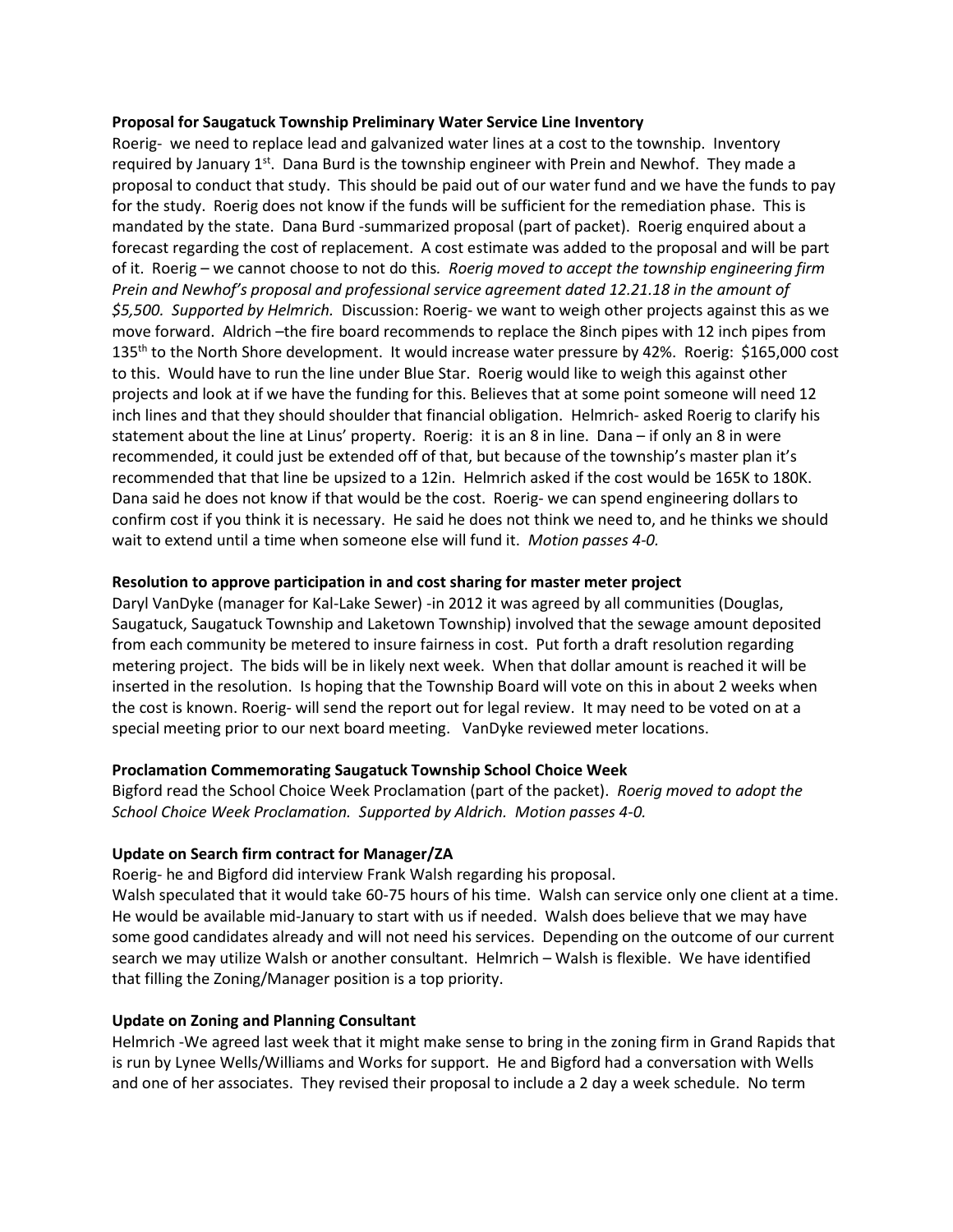assigned, can be month to month. Roerig- as things develop and we need these services we could utilize them. He would like the planning commission to sound in on this.

### **Township Representative to the Kalamazoo Lake Sewer and Water Authority**

Helmrich – Monday was Sheridan's last day at the township. Believes we need representation. Roerig believes it should be the township manage, and Sheridan should continue until a manager is hired. Helmrich thinks Sheridan continuing is inappropriate as he is no longer an employee and that he is receiving complaints about Sheridan being the township's representative. Helmrich asked that Roerig attend the 2 January Kal Lake meetings as a temporary representative. Roerig said he might attend as a non-appointee. *Helmrich moved to acknowledge that Aaron Sheridan is no longer our representative on the Kalamazoo Lake Water and Sewer Authority and that we will endeavor to seek his replacement with an official representative as soon as possible. It is the hope that at least one member of the board would attend the 2 January meetings. Supported by Aldrich*. Discussion: Roerig advised against this as it would leave the township without any good representation on the Kal Lake board. Bigford- asked if there are other options besides Sheridan or Roerig. Roerig said that he believes Sheridan is the most qualified. *Roll call vote: Roerig votes no. Aldrich, Bigford and Helmrich vote yes. Motion passes 3-1.*

### **Planning Commission**

Helmrich - Met on December  $17<sup>th</sup>$ . Our Attorney Nick Curcio was there. The only agenda items were issues related to Medical marijuana. Our planning commission voted to approve 3 of the 5 categories of licenses and businesses. Approved production/growing, provisioning centers, and safety and compliance centers. Voted against transportation and product manufacturing. Nick is working on amending a draft he had completed last year. Next step is a public hearing. Then it will be presented to the township board. Voted to opt out of recreational marijuana at this time.

## **Road Commission**

Bigford – no report. Bigford and Roerig will meet with Craig Atwood at the County on January 8 to get updated and go over road priorities.

### **Interurban**

Lori Babinski reports that they approved to purchase a new administrative vehicle. Approved for grant for federal money to improve air quality. They were approved for 2 buses using alternative fuels that should arrive 2020. Board approved new computer equipment for automatic dispatch.

### **Fire Board**

Aldrich- Fire district on track for historic high numbers for incident call volume 907 emergency incidents (2018) compared to 813 in 2017. Incident call volume is up 94 incidents from 2017. Motor vehicle accident call volume saw an increase of 23% from 2017. Special events 52 for 2018. Overlapping calls up 40%. Encouraged all to visit the Fire District's website.

### **Parks commission**

Jim Searing - Permit approved to build culvert at River Bluff Park. Good for 5 years.

### **Public Comments**

Brenda Marcy- 3221 Lorimar Lane- Happy as a taxpayer that the township joined the MTA. Thought it would save legal costs. Her question was could we start with the MTA when seeking information on legal matters rather than always calling the township's legal counsel. Who are the subject matter experts and whose advice takes precedence? Suggestion in light of the fact that there has been so much